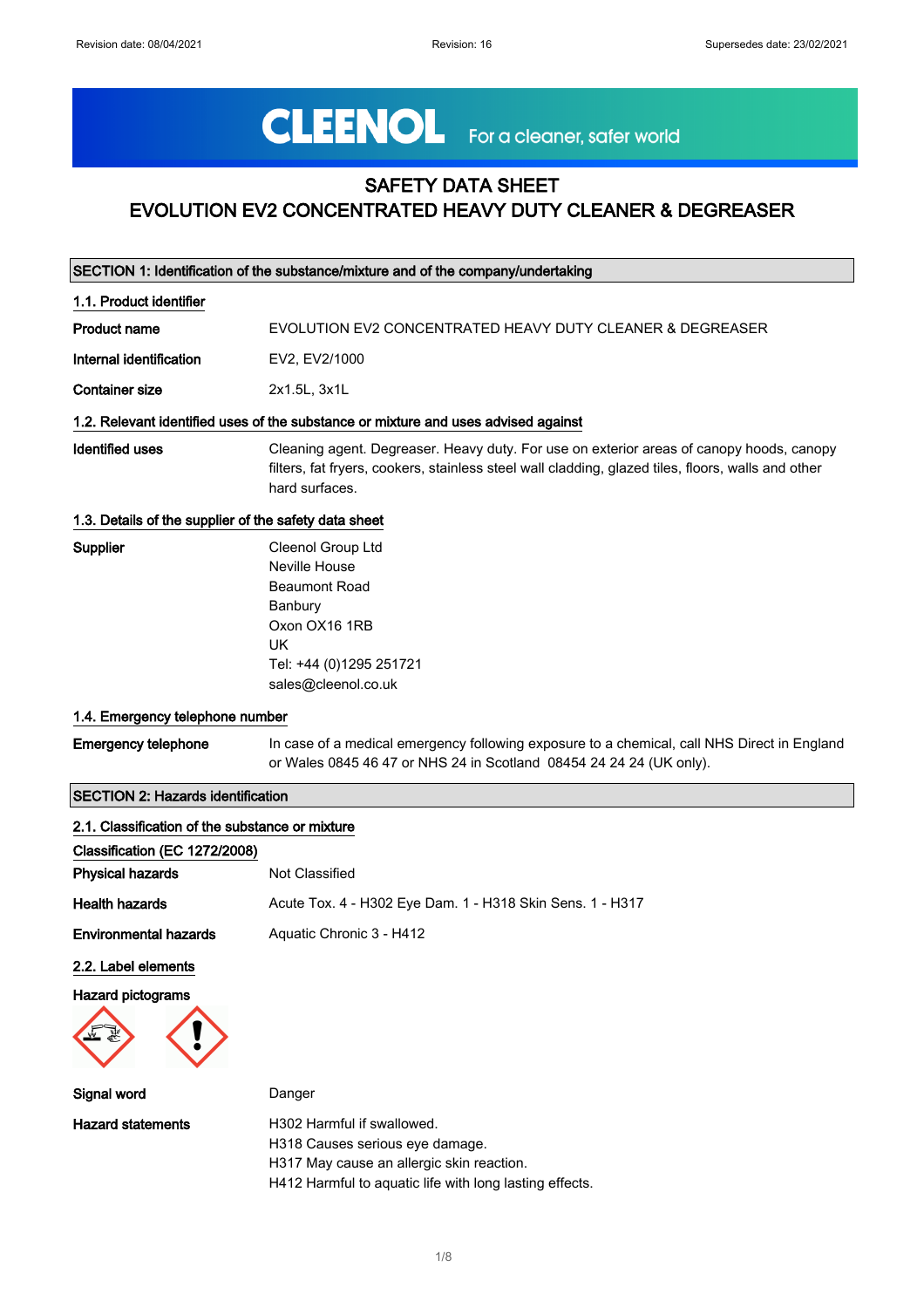┑

## EVOLUTION EV2 CONCENTRATED HEAVY DUTY CLEANER & DEGREASER

| <b>Precautionary statements</b>           | P261 Avoid breathing vapour/ spray.<br>P273 Avoid release to the environment.<br>P280 Wear protective gloves/ protective clothing/ eye protection/ face protection.<br>P301+P312 IF SWALLOWED: Call a POISON CENTRE/doctor if you feel unwell.<br>P302+P352 IF ON SKIN: Wash with plenty of water.<br>P305+P351+P338 IF IN EYES: Rinse cautiously with water for several minutes. Remove<br>contact lenses, if present and easy to do. Continue rinsing.                                                                                                                     |
|-------------------------------------------|------------------------------------------------------------------------------------------------------------------------------------------------------------------------------------------------------------------------------------------------------------------------------------------------------------------------------------------------------------------------------------------------------------------------------------------------------------------------------------------------------------------------------------------------------------------------------|
| Contains                                  | ALCOHOLS, C12-C14, ETHOXYLATED, 2-METHYLISOTHIAZOL-3(2H)-ONE                                                                                                                                                                                                                                                                                                                                                                                                                                                                                                                 |
| Detergent labelling                       | Contains BRONOPOL (INN)                                                                                                                                                                                                                                                                                                                                                                                                                                                                                                                                                      |
| Supplementary precautionary<br>statements | P264 Wash contaminated skin thoroughly after handling.<br>P270 Do not eat, drink or smoke when using this product.<br>P272 Contaminated work clothing should not be allowed out of the workplace.<br>P310 Immediately call a POISON CENTER/ doctor.<br>P321 Specific treatment (see medical advice on this label).<br>P330 Rinse mouth.<br>P333+P313 If skin irritation or rash occurs: Get medical advice/ attention.<br>P362+P364 Take off contaminated clothing and wash it before reuse.<br>P501 Dispose of contents/ container in accordance with national regulations. |

## 2.3. Other hazards

| <b>SECTION 3: Composition/information on ingredients</b>                               |                      |                                                      |        |
|----------------------------------------------------------------------------------------|----------------------|------------------------------------------------------|--------|
| 3.2. Mixtures                                                                          |                      |                                                      |        |
| ALCOHOLS, C12-C14, ETHOXYLATED                                                         |                      |                                                      | 30-60% |
| CAS number: 68439-50-9                                                                 | EC number: 500-213-3 |                                                      |        |
| Classification<br>Acute Tox. 4 - H302<br>Eye Dam. 1 - H318<br>Aquatic Chronic 3 - H412 |                      |                                                      |        |
|                                                                                        |                      |                                                      |        |
| 2-(2-BUTOXYETHOXY)ETHANOL                                                              |                      |                                                      | 5-10%  |
| CAS number: 112-34-5                                                                   | EC number: 203-961-6 | REACH registration number: 01-<br>2119475104-44-XXXX |        |
| Classification                                                                         |                      |                                                      |        |
| Eye Irrit. 2 - H319                                                                    |                      |                                                      |        |
| β-ALANINE, N-(2-CARBOXYETHYL)-, N-COCO ALKYL<br>DERIV., DISODIUM SALT                  |                      |                                                      | 5-10%  |
| CAS number: 90170-43-7                                                                 | EC number: 290-476-8 |                                                      |        |
| Classification<br>Eye Irrit. 2 - H319                                                  |                      |                                                      |        |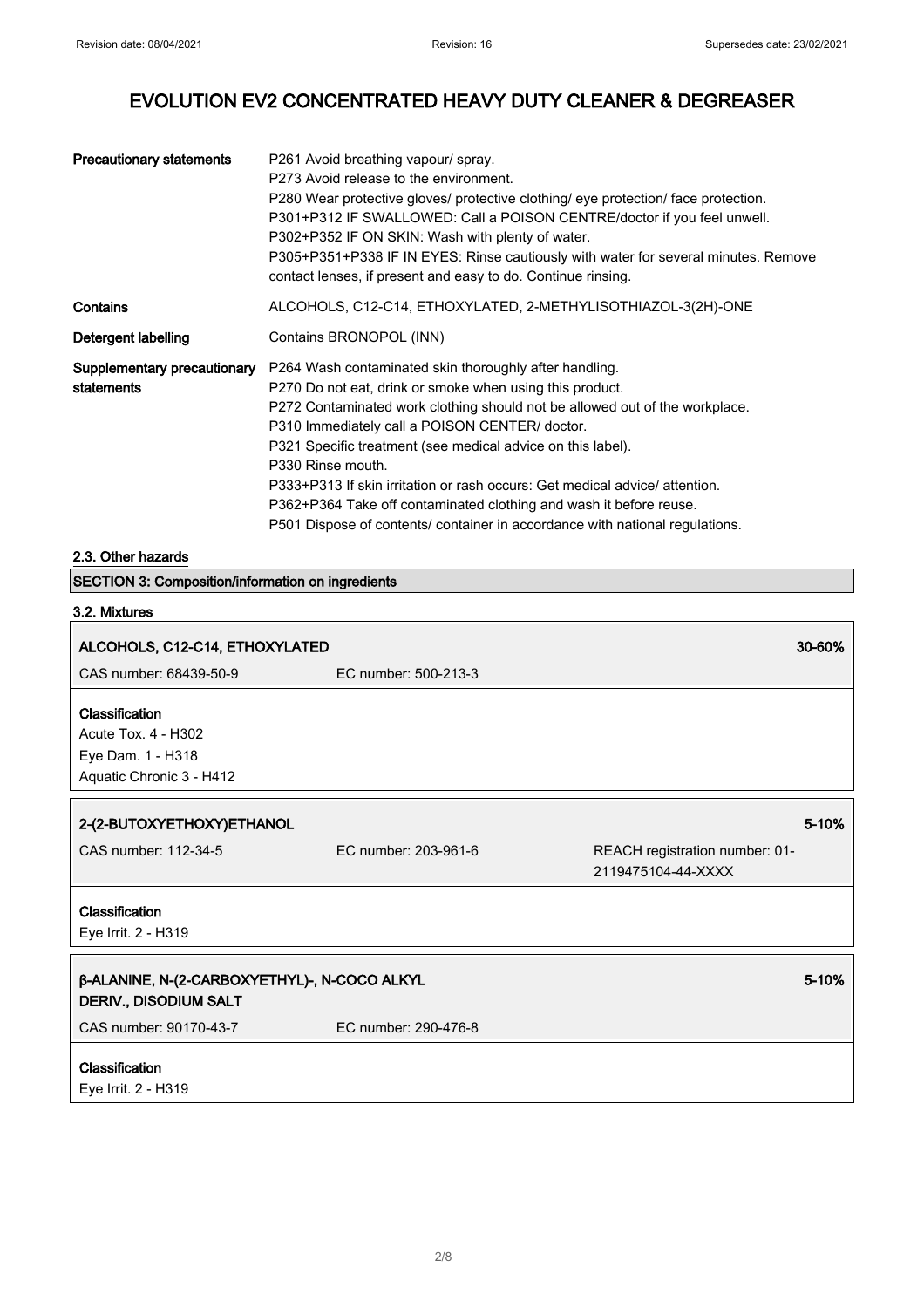٦

## EVOLUTION EV2 CONCENTRATED HEAVY DUTY CLEANER & DEGREASER

| <b>BRONOPOL (INN)</b>   |                      |                                                      | 1% |
|-------------------------|----------------------|------------------------------------------------------|----|
| CAS number: 52-51-7     | EC number: 200-143-0 | REACH registration number: 01-<br>2119980938-15-XXXX |    |
| M factor (Acute) = $10$ |                      |                                                      |    |
| <b>Classification</b>   |                      |                                                      |    |
| Acute Tox. 4 - H302     |                      |                                                      |    |
| Acute Tox. 4 - H312     |                      |                                                      |    |
| Acute Tox. 3 - H331     |                      |                                                      |    |
| Skin Irrit. 2 - H315    |                      |                                                      |    |
| Eye Dam. 1 - H318       |                      |                                                      |    |
| STOT SE 3 - H335        |                      |                                                      |    |

The full text for all hazard statements is displayed in Section 16.

#### SECTION 4: First aid measures

Aquatic Acute 1 - H400 Aquatic Chronic 2 - H411

#### 4.1. Description of first aid measures

| Inhalation                              | If spray/mist has been inhaled, proceed as follows. Remove affected person from source of<br>contamination. Keep affected person under observation. No special treatment required. In the<br>event of any sensitisation symptoms developing, ensure further exposure is avoided. |
|-----------------------------------------|----------------------------------------------------------------------------------------------------------------------------------------------------------------------------------------------------------------------------------------------------------------------------------|
| Ingestion                               | Do not induce vomiting. Rinse mouth thoroughly with water. Give plenty of water to drink. Give<br>milk instead of water if readily available. Get medical attention if a large quantity has been<br>ingested. If in doubt, get medical attention promptly.                       |
| <b>Skin contact</b>                     | Rinse with water.                                                                                                                                                                                                                                                                |
| Eye contact                             | Remove any contact lenses and open eyelids wide apart. Rinse immediately with plenty of<br>water. Continue to rinse for at least 15 minutes. Get medical attention if symptoms are severe<br>or persist.                                                                         |
| <b>Protection of first aiders</b>       | No specific requirements are anticipated under normal conditions of use.                                                                                                                                                                                                         |
|                                         | 4.2. Most important symptoms and effects, both acute and delayed                                                                                                                                                                                                                 |
| Inhalation                              | Considered to be a low inhalation hazard at normal workplace temperatures. No adverse<br>effects known.                                                                                                                                                                          |
| Ingestion                               | Harmful if swallowed.                                                                                                                                                                                                                                                            |
| <b>Skin contact</b>                     | No adverse effects known.                                                                                                                                                                                                                                                        |
| Eye contact                             | May cause serious eye damage.                                                                                                                                                                                                                                                    |
|                                         | 4.3. Indication of any immediate medical attention and special treatment needed                                                                                                                                                                                                  |
| <b>Specific treatments</b>              | Treat symptomatically.                                                                                                                                                                                                                                                           |
| <b>SECTION 5: Firefighting measures</b> |                                                                                                                                                                                                                                                                                  |
| 5.1. Extinguishing media                |                                                                                                                                                                                                                                                                                  |
|                                         | <b>Cultoble ortinguiching media</b> The product is not flammable. Use fire ortinguiching media quitable for the ourreunding fire                                                                                                                                                 |

Suitable extinguishing media The product is not flammable. Use fire-extinguishing media suitable for the surrounding fire.

Unsuitable extinguishing media None known.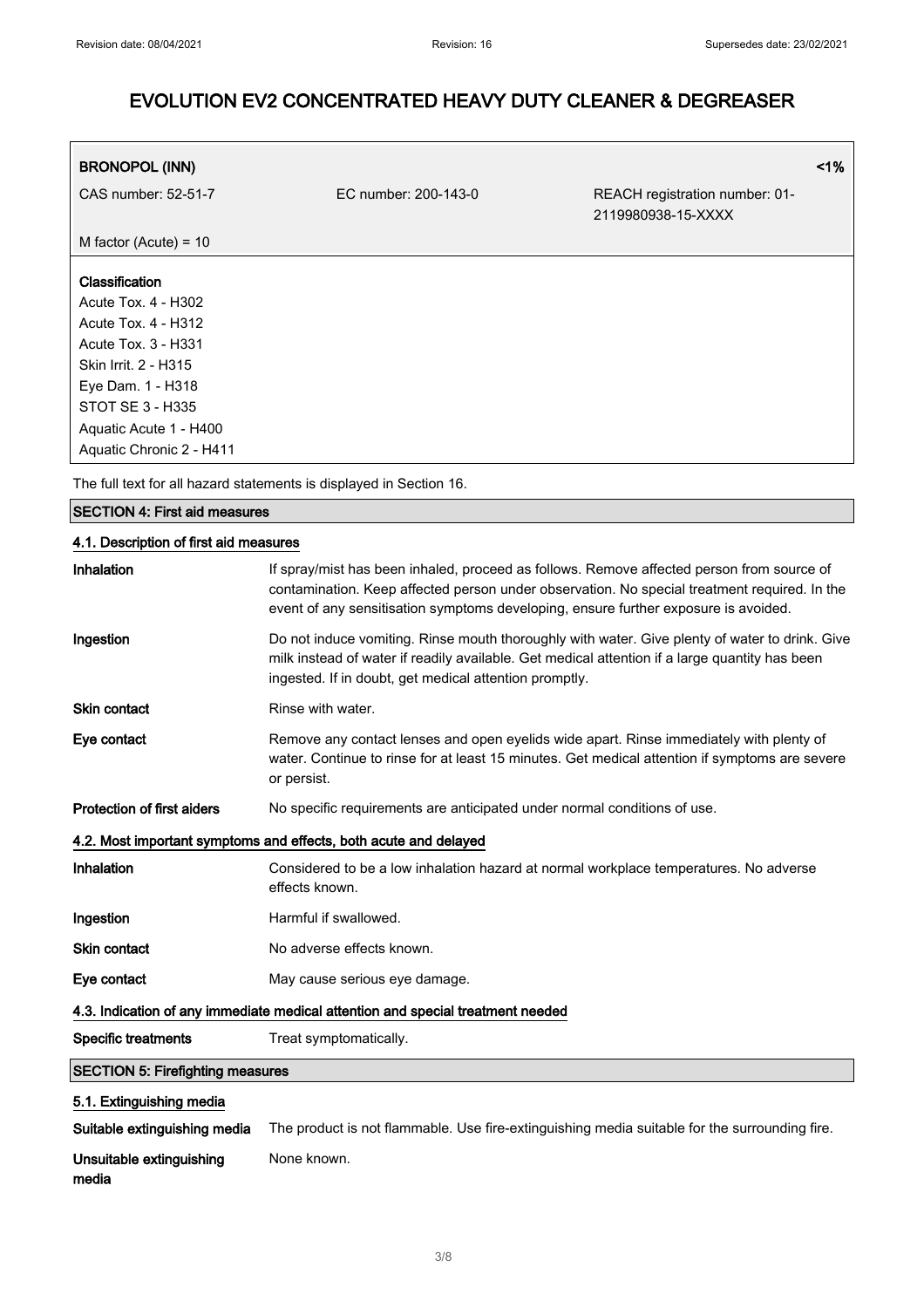| 5.2. Special hazards arising from the substance or mixture |                                                                                                                                                                                                                                                      |
|------------------------------------------------------------|------------------------------------------------------------------------------------------------------------------------------------------------------------------------------------------------------------------------------------------------------|
| Specific hazards                                           | Irritating gases or vapours.                                                                                                                                                                                                                         |
| 5.3. Advice for firefighters                               |                                                                                                                                                                                                                                                      |
| Protective actions during<br>firefighting                  | Fight fire with normal precautions from a reasonable distance.                                                                                                                                                                                       |
| Special protective equipment<br>for firefighters           | Use protective equipment appropriate for surrounding materials. Firefighter's clothing<br>conforming to European standard EN469 (including helmets, protective boots and gloves) will<br>provide a basic level of protection for chemical incidents. |
| <b>SECTION 6: Accidental release measures</b>              |                                                                                                                                                                                                                                                      |
|                                                            | 6.1. Personal precautions, protective equipment and emergency procedures                                                                                                                                                                             |
| <b>Personal precautions</b>                                | Avoid contact with eyes. Take care as floors and other surfaces may become slippery. Do not<br>touch or walk into spilled material.                                                                                                                  |
| 6.2. Environmental precautions                             |                                                                                                                                                                                                                                                      |
| <b>Environmental precautions</b>                           | Harmful to aquatic life. Avoid discharge to the aquatic environment.                                                                                                                                                                                 |
| 6.3. Methods and material for containment and cleaning up  |                                                                                                                                                                                                                                                      |
| Methods for cleaning up                                    | Absorb in vermiculite, dry sand or earth and place into containers. Avoid contamination of<br>ponds or watercourses with washing down water. Discharge of small quantities to the sewer<br>with plenty of water may be permitted.                    |
| 6.4. Reference to other sections                           |                                                                                                                                                                                                                                                      |
| Reference to other sections                                | For personal protection, see Section 8. For waste disposal, see Section 13.                                                                                                                                                                          |
| <b>SECTION 7: Handling and storage</b>                     |                                                                                                                                                                                                                                                      |
| 7.1. Precautions for safe handling                         |                                                                                                                                                                                                                                                      |
| <b>Usage precautions</b>                                   | For professional users only. Avoid contact with eyes. Avoid release to the environment.                                                                                                                                                              |
| Advice on general<br>occupational hygiene                  | Wash contaminated skin thoroughly after handling.                                                                                                                                                                                                    |
|                                                            | 7.2. Conditions for safe storage, including any incompatibilities                                                                                                                                                                                    |
| <b>Storage precautions</b>                                 | Keep only in the original container. Keep container tightly sealed when not in use. Keep away<br>from food and drink.                                                                                                                                |
| Storage class                                              | Chemical storage.                                                                                                                                                                                                                                    |
| 7.3. Specific end use(s)                                   |                                                                                                                                                                                                                                                      |
| Specific end use(s)                                        | The identified uses for this product are detailed in Section 1.2. Refer to Product Use Guide<br>(PUG) for further information.                                                                                                                       |
| SECTION 8: Exposure controls/Personal protection           |                                                                                                                                                                                                                                                      |

#### 8.1. Control parameters

#### Occupational exposure limits

#### 2-(2-BUTOXYETHOXY)ETHANOL

Long-term exposure limit (8-hour TWA): WEL 10 ppm 67.5 mg/m<sup>3</sup> Short-term exposure limit (15-minute): WEL 15 ppm 101.2 mg/m<sup>3</sup> WEL = Workplace Exposure Limit.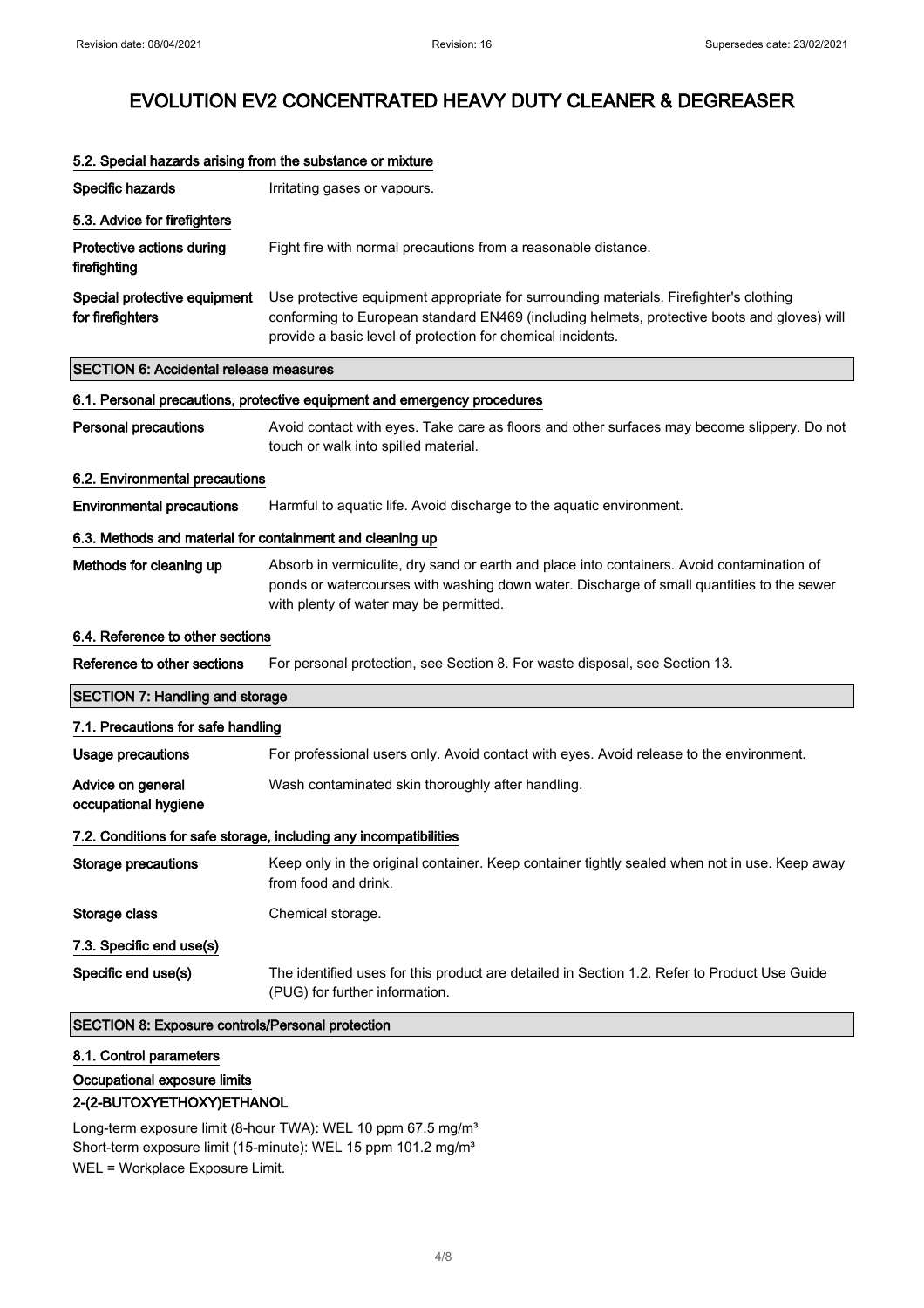#### 8.2. Exposure controls

#### Protective equipment



| Appropriate engineering<br>controls | No specific ventilation requirements.                                                                                                                                                                                                                                                       |
|-------------------------------------|---------------------------------------------------------------------------------------------------------------------------------------------------------------------------------------------------------------------------------------------------------------------------------------------|
| Eye/face protection                 | Wear eye protection.                                                                                                                                                                                                                                                                        |
| Hand protection                     | No specific requirements are anticipated under normal conditions of use. For users with<br>sensitive skin, it is recommended that suitable protective gloves are worn. Wear protective<br>gloves made of the following material: Rubber (natural, latex). Nitrile rubber.                   |
| Hygiene measures                    | Wash hands thoroughly after handling.                                                                                                                                                                                                                                                       |
| <b>Respiratory protection</b>       | No specific requirements are anticipated under normal conditions of use. Respiratory<br>protection may be required if excessive airborne contamination occurs. Respiratory protection<br>must be used if the airborne contamination exceeds the recommended occupational exposure<br>limit. |

### SECTION 9: Physical and chemical properties

| 9.1. Information on basic physical and chemical properties |                                                             |
|------------------------------------------------------------|-------------------------------------------------------------|
| Appearance                                                 | Coloured liquid.                                            |
| Colour                                                     | Amber.                                                      |
| Odour                                                      | Detergent.                                                  |
| pH                                                         | pH (concentrated solution): 9.6 - 13.6                      |
| Initial boiling point and range                            | 100°C @ 760 mm Hg                                           |
| Flash point                                                | Not applicable.                                             |
| <b>Other flammability</b>                                  | Not applicable.                                             |
| <b>Relative density</b>                                    | $\sim$ 1.04 @ 20°C                                          |
| Solubility(ies)                                            | Soluble in water.                                           |
| Auto-ignition temperature                                  | Not applicable.                                             |
| <b>Viscosity</b>                                           | Non-viscous.                                                |
| <b>Explosive properties</b>                                | Not applicable.                                             |
| <b>Oxidising properties</b>                                | Does not meet the criteria for classification as oxidising. |
| 9.2. Other information                                     |                                                             |
| Refractive index                                           | $45 - 47$                                                   |
| Volatile organic compound                                  | This product contains a maximum VOC content of 10 %.        |
| <b>SECTION 10: Stability and reactivity</b>                |                                                             |
| 10.1. Reactivity                                           |                                                             |

Reactivity There are no known reactivity hazards associated with this product.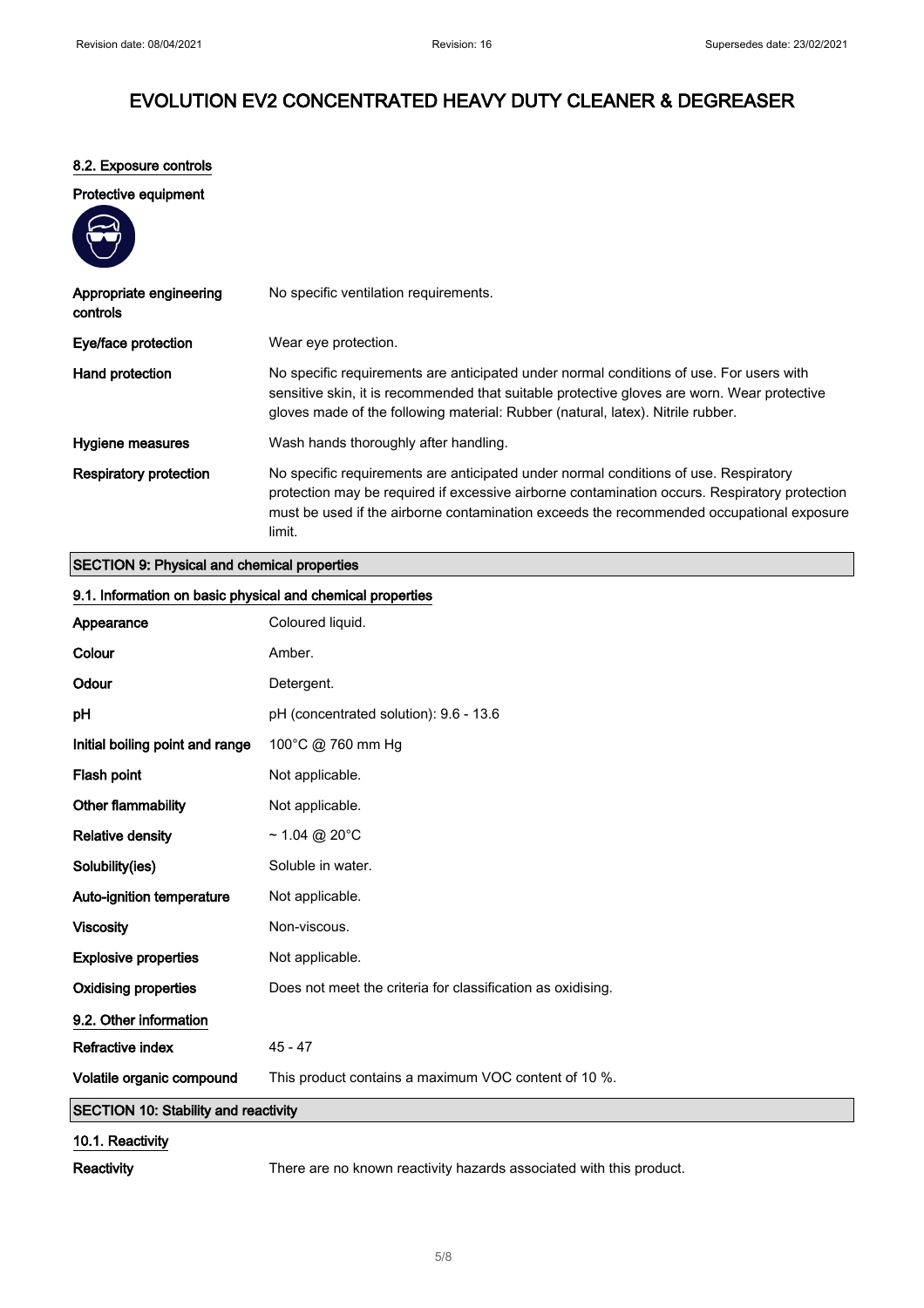| 10.2. Chemical stability                                       |                                                                                                                     |  |
|----------------------------------------------------------------|---------------------------------------------------------------------------------------------------------------------|--|
| <b>Stability</b>                                               | Stable at normal ambient temperatures and when used as recommended.                                                 |  |
| 10.3. Possibility of hazardous reactions                       |                                                                                                                     |  |
| Possibility of hazardous<br>reactions                          | Under normal conditions of storage and use, no hazardous reactions will occur.                                      |  |
| 10.4. Conditions to avoid                                      |                                                                                                                     |  |
| Conditions to avoid                                            | There are no known conditions that are likely to result in a hazardous situation.                                   |  |
| 10.5. Incompatible materials                                   |                                                                                                                     |  |
| <b>Materials to avoid</b>                                      | No specific material or group of materials is likely to react with the product to produce a<br>hazardous situation. |  |
| 10.6. Hazardous decomposition products                         |                                                                                                                     |  |
| Hazardous decomposition<br>products                            | Does not decompose when used and stored as recommended.                                                             |  |
| <b>SECTION 11: Toxicological information</b>                   |                                                                                                                     |  |
| 11.1. Information on toxicological effects                     |                                                                                                                     |  |
| <b>Toxicological effects</b>                                   | Information given is based on data of the components and of similar products.                                       |  |
| Acute toxicity - oral<br>ATE oral (mg/kg)                      | 1,355.01                                                                                                            |  |
| Serious eye damage/irritation<br>Serious eye damage/irritation | Causes serious eye damage.                                                                                          |  |
| <b>Skin sensitisation</b><br><b>Skin sensitisation</b>         | May cause an allergic skin reaction.                                                                                |  |
| Ingestion                                                      | Harmful if swallowed.                                                                                               |  |
| <b>SECTION 12: Ecological information</b>                      |                                                                                                                     |  |
| Ecotoxicity                                                    | May cause long lasting harmful effects to aquatic life.                                                             |  |
| 12.1. Toxicity                                                 |                                                                                                                     |  |
| <b>Toxicity</b>                                                | Harmful to Aquatic Organisms                                                                                        |  |
| 12.2. Persistence and degradability                            |                                                                                                                     |  |
| Persistence and degradability Moderately biodegradable.        |                                                                                                                     |  |
| 12.3. Bioaccumulative potential                                |                                                                                                                     |  |
| <b>Bioaccumulative potential</b>                               | No data available on bioaccumulation.                                                                               |  |
| 12.4. Mobility in soil                                         |                                                                                                                     |  |
| <b>Mobility</b>                                                | The product is soluble in water.                                                                                    |  |
| 12.5. Results of PBT and vPvB assessment                       |                                                                                                                     |  |
| Results of PBT and vPvB<br>assessment                          | This product does not contain any substances classified as PBT or vPvB.                                             |  |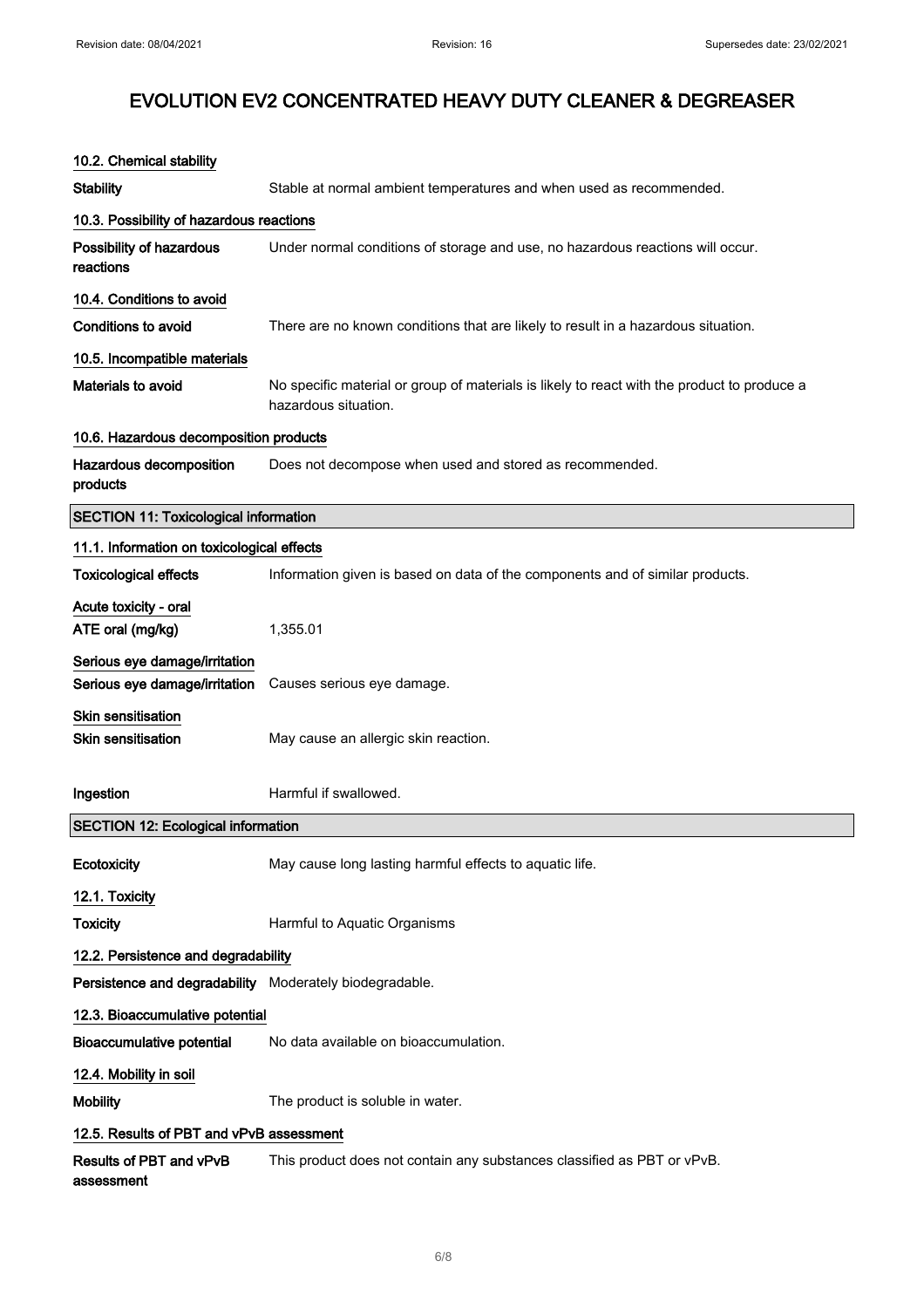| 12.6. Other adverse effects                                              |                                                                                                                                                                                                                     |  |
|--------------------------------------------------------------------------|---------------------------------------------------------------------------------------------------------------------------------------------------------------------------------------------------------------------|--|
| Other adverse effects                                                    | None known.                                                                                                                                                                                                         |  |
| <b>SECTION 13: Disposal considerations</b>                               |                                                                                                                                                                                                                     |  |
| 13.1. Waste treatment methods                                            |                                                                                                                                                                                                                     |  |
| <b>General information</b>                                               | Dispose of surplus products and those that cannot be recycled via a licensed waste disposal<br>contractor.                                                                                                          |  |
| <b>Disposal methods</b>                                                  | Dispose of waste to licensed waste disposal site in accordance with the requirements of the<br>local Waste Disposal Authority. Discharge of small quantities to the sewer with plenty of water<br>may be permitted. |  |
| <b>SECTION 14: Transport information</b>                                 |                                                                                                                                                                                                                     |  |
| General                                                                  | The product is not covered by international regulations on the transport of dangerous goods<br>(IMDG, IATA, ADR/RID).                                                                                               |  |
| 14.1. UN number                                                          |                                                                                                                                                                                                                     |  |
| Not applicable.                                                          |                                                                                                                                                                                                                     |  |
| 14.2. UN proper shipping name                                            |                                                                                                                                                                                                                     |  |
| Not applicable.                                                          |                                                                                                                                                                                                                     |  |
| 14.3. Transport hazard class(es)                                         |                                                                                                                                                                                                                     |  |
| No transport warning sign required.                                      |                                                                                                                                                                                                                     |  |
| 14.4. Packing group                                                      |                                                                                                                                                                                                                     |  |
| Not applicable.                                                          |                                                                                                                                                                                                                     |  |
| 14.5. Environmental hazards                                              |                                                                                                                                                                                                                     |  |
| Environmentally hazardous substance/marine pollutant<br>No.              |                                                                                                                                                                                                                     |  |
| 14.6. Special precautions for user                                       |                                                                                                                                                                                                                     |  |
| Not applicable.                                                          |                                                                                                                                                                                                                     |  |
| 14.7. Transport in bulk according to Annex II of MARPOL and the IBC Code |                                                                                                                                                                                                                     |  |

Transport in bulk according to Not applicable. Annex II of MARPOL 73/78 and the IBC Code